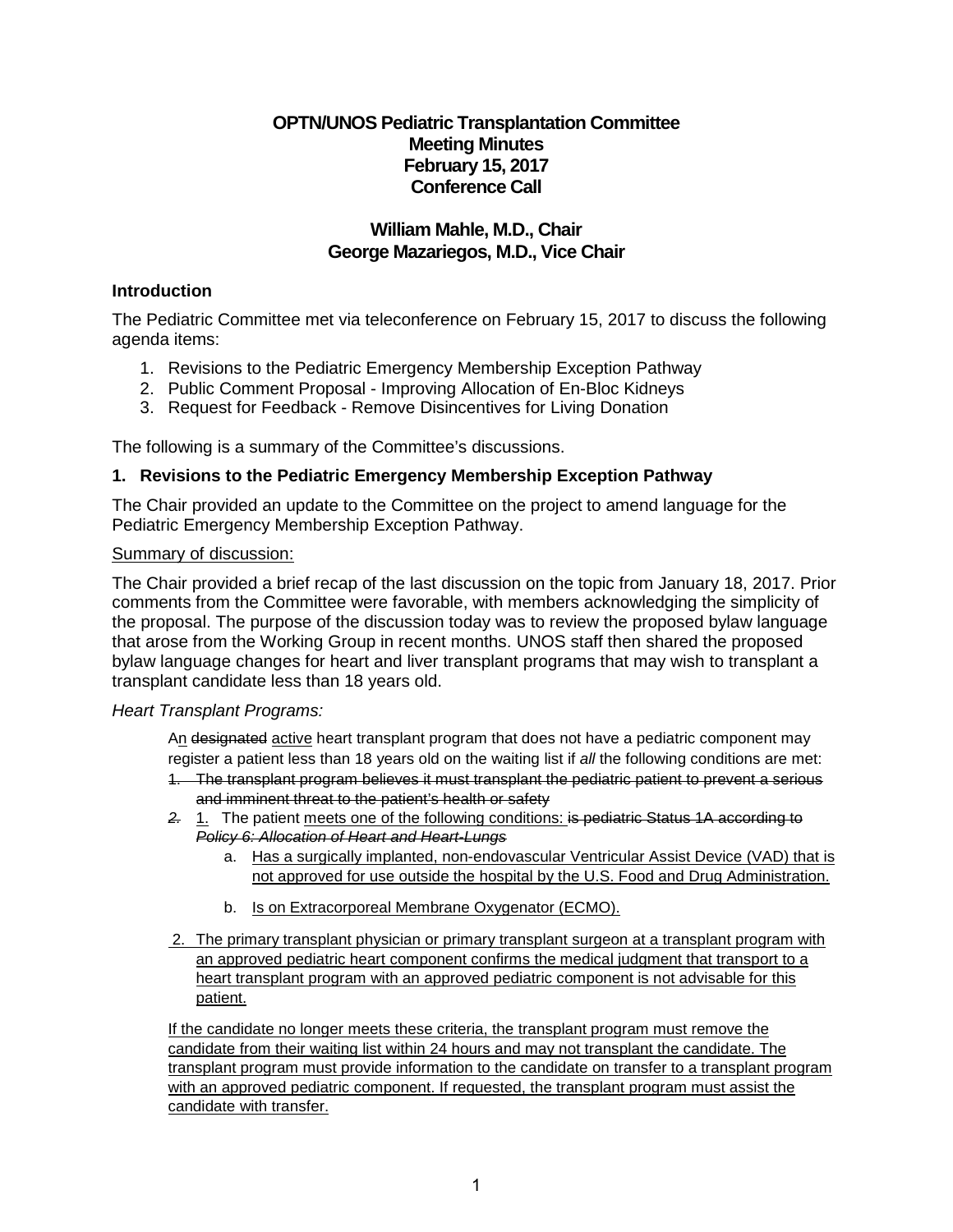The transplant program must submit a pediatric membership exception request to the OPTN Contractor within 72 hours of the candidate's registration on the waiting list.

The MPSC will retrospectively review pediatric membership exception requests. As part of this review, the MPSC will consult with the Pediatric Transplantation Committee. In submitting the pediatric membership exception request, the transplant program must demonstrate *all* the following:

- 1. That the transplant was necessary to prevent a serious and imminent threat to the patient's health or safety
- 2. That it was medically inadvisable or commercially impractical for the transplant program to transport the candidate to a designated heart transplant program with an approved pediatric component
- 3. The candidate was registered as pediatric Status 1A and remained pediatric Status 1A until the time of transplant

If the member fails to demonstrate the criteria for this emergency exception, any listing made thereunder will be a violation of OPTN obligations and will be referred to the MPSC.

#### *Liver Transplant Programs:*

A designated liver transplant program that does not have a pediatric component may register a patient less than 18 years old on the waiting list if *both* of the following conditions are met:

- 1. The transplant program believes it must transplant the pediatric patient to prevent a serious and imminent threat to the patient's health or safety
- 2. The patient is pediatric Status 1A according to *Policy 9: Allocation of Livers and Liver-Intestines*.
- 1. The patient is registered as a pediatric status 1A according to OPTN *Policy 9.1.B: Pediatric Status 1A Requirements*. This does not include a patient who qualifies by status 1A exception.
- 2. The primary transplant physician or primary transplant surgeon at a transplant program with an approved pediatric liver component confirms that it is not medically advisable to transport this patient to a liver transplant program with an approved pediatric component.

If at any time the candidate no longer meets these criteria, the transplant hospital must remove the candidate from their waiting list within 24 hours, and may not transplant the candidate. The transplant program must provide information to the candidate on transfer to a transplant program with an approved pediatric component. If requested, the transplant program must assist the candidate with transfer.

The transplant program must submit a pediatric membership exception request to the OPTN Contractor within 72 hours of the candidate's registration on the waiting list.

The MPSC will retrospectively review pediatric membership exception requests. As part of this review, the MPSC will consult with the Pediatric Transplantation Committee. In submitting the pediatric membership exception request, the transplant program must demonstrate *all* the following:

- 4. That the transplant was necessary to prevent a serious and imminent threat to the patient's health or safety
- 5. That it was medically inadvisable or commercially impractical for the transplant program to transport the candidate to a designated liver transplant program with an approved pediatric component
- 6. The candidate was registered as pediatric Status 1A and remained pediatric Status 1A until the time of transplant

If the member fails to demonstrate the criteria for this emergency exception, any listing made thereunder will be a violation of OPTN obligations and will be referred to the MPSC.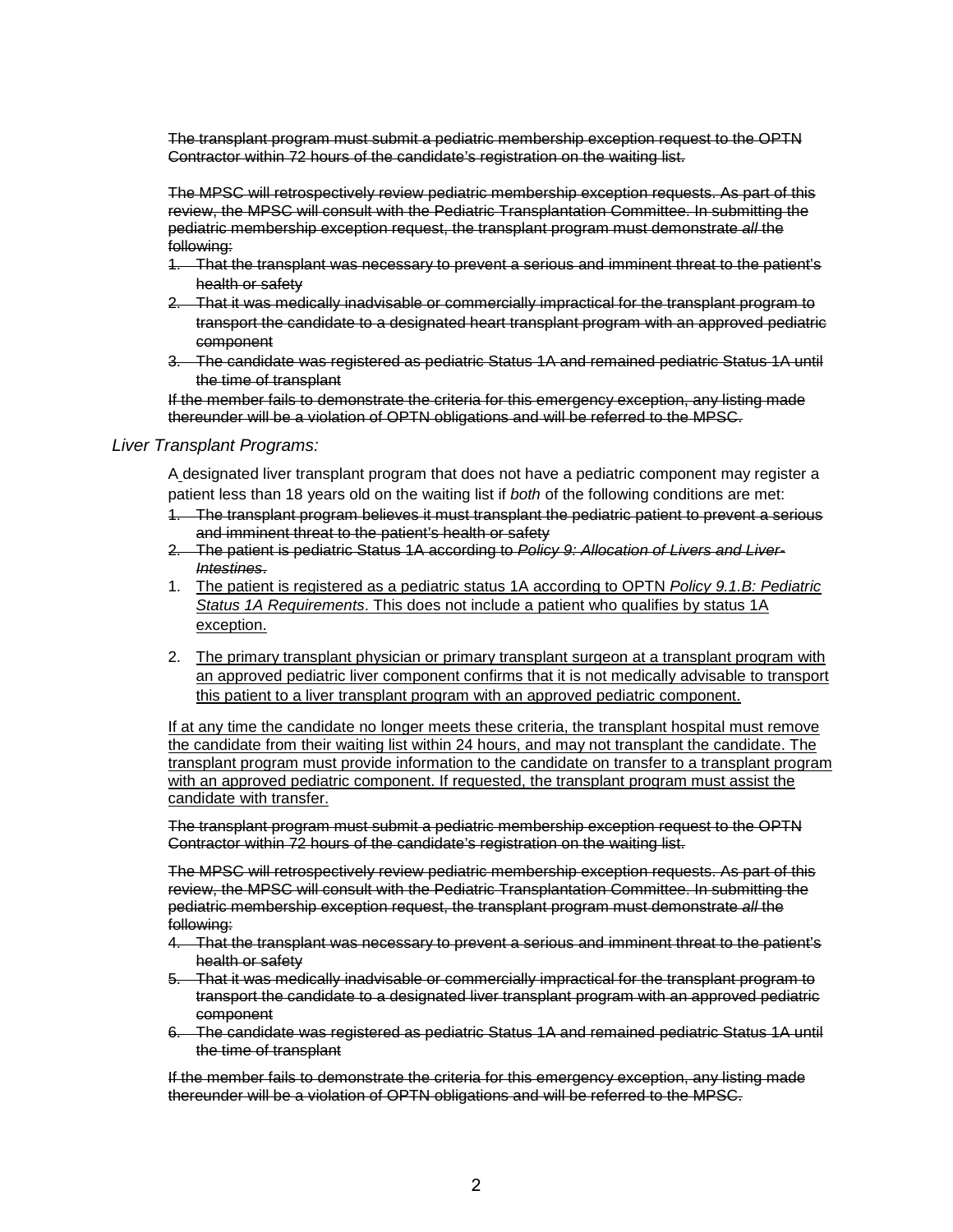The Chair thanked UNOS staff for the overview of the language and opened the floor for discussion. Several members of the Committee felt the language was well written and straight forward. One member noted, the language appears to read that the listing hospital needs to *provide the transfer* to a pediatric hospital if they no longer meet the requirements of the pathway. Is there any anticipation for push-back from adult transplant programs to assist with transfers? UNOS staff responded that the influence for this language was drawn from other areas of OPTN policies and bylaws; patients need to be notified of their acceptance or denial of transplant listing by the transplant program. Further, if a scenario of a waiting time transfer presents, the index transplant program must assist with the transfer of the candidate's waiting time. The Working Group's concern was to prevent a candidate listed and removed by an adult transplant program being left to "fend for themselves" after removal. It would not mean the adult program was compelled to help with the logistics of a transfer. Rather, the adult program should be engaged with this transfer. After a brief discussion, several members of the Committee felt it may be best to remove this content to avoid confusion over a process that transplant programs have been historically able to work through without significant challenges.

Another Committee member asked, why are candidates on Extracorporeal Membrane Oxygenator (ECMO) included on the list for heart transplant programs? The Chair responded that patient transport on ECMO is not universally available at all hospitals. If a pediatric hospital is contacted for a consult regarding the ability to transport a patient on ECMO, it is within the purview of that pediatric hospital to disagree with the adult hospital regarding the inability for transport and accept the patient for transfer. This second step can function as a safety check whether a patient can be transported. The Chair felt this highlighted the need to educate key personnel at pediatric programs that many of these candidates could be transported. That said, the use of this Emergency Membership Exception Pathway is anticipated to be a rare event.

Following the Committee's discussion, UNOS staff outlined the timeline for the proposal:

- March 2017 Solicit feedback from the OPTN/UNOS Thoracic and Liver/Intestine **Committees**
- April 2017 Committee considers this feedback during the in-person meeting and whether proposal is ready for public comment in July 2017.
- October 2017 Committee considers public comments on the proposal and whether proposal is ready for the OPTN/UNOS Board of Directors in December 2017.

#### Next steps:

- UNOS staff will report back to the Committee on the status of the language pertaining patient transfer.
- The Chair and Vice Chair will present to key stakeholder committees in March 2017.

# **2. Public Comment Proposal -** Improving Allocation of En-Bloc Kidneys

The Committee heard a presentation from the OPTN/UNOS Kidney Transplantation Committee about improving the use of en-bloc kidneys.

### Summary of discussion:

The Vice Chair of the Kidney Transplantation Committee shared a presentation on the proposal to improve the allocation if en-bloc kidneys. In order to address the supply-demand disparity noted in kidney transplantation, often kidneys from small deceased pediatric organ donors are utilized in en-bloc transplants. This practice also helps mitigate the technical challenges and potential for complications associated with the procedure. However, centers may be reluctant to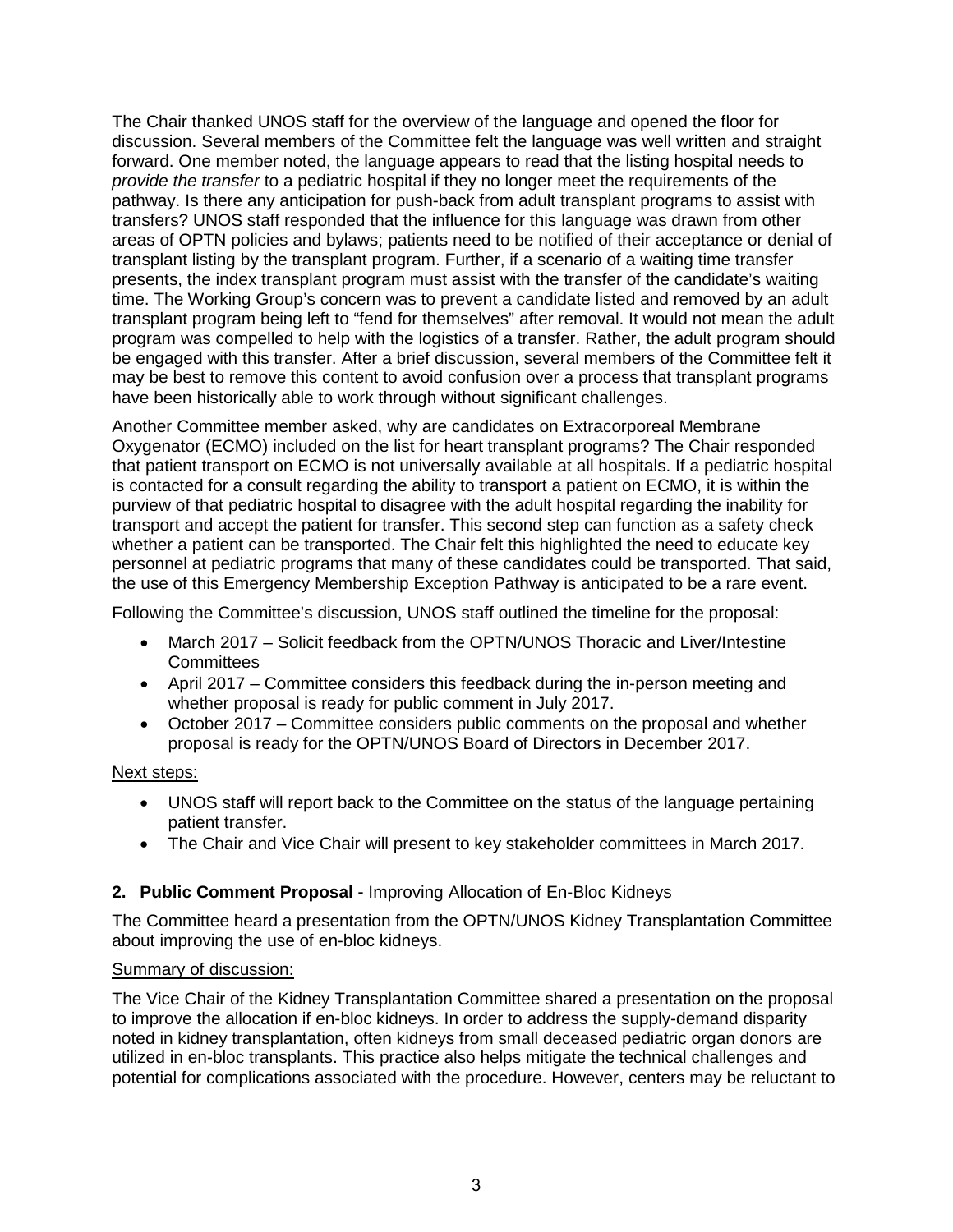transplant single kidneys from small donors due to technical challenges, inferior function, and poor outcomes. The Kidney Committee noted several challenges to en-bloc kidney allocation:

- No OPTN policy on allocating en-bloc kidneys
- DonorNet<sup>®</sup> overestimates KDPI score for en bloc kidneys, potentially screening medically suitable candidates off the match run
- DonorNet® has communication limitations

The Kidney Committee's Vice Chair then profiled how the proposed policy resolves the problems outlined above. The five key tenets of the proposal include:

- Base allocation of en-bloc kidneys on donor weight
- Allocate en-bloc kidneys according to Sequence A
- Mask KDPI score in en bloc kidney allocation
- Centers must indicate to the OPTN Contractor that they accept and transplant en bloc kidneys in order to receive en bloc offers
- Surgeons can still split en bloc kidneys if they determine they can be transplanted singly

The proposed solution is to establish a weight threshold for mandatory en-bloc sharing:

- Less than  $15 \text{ kg} = \text{MUST}$  offer as en-bloc
- At least 15 kg and less than 25 kg = OPTION to offer en-bloc or individually

The basis for the weight thresholds in the proposal were based on number of kidneys transplanted en-bloc from deceased pediatric donors during the period 2010 to 2015. The vast majority of kidneys from donors less than or equal to 12 kg were transplanted en-bloc. Kidney transplants from donors 13-16 kg we performed en-bloc about half the time. En-bloc kidney transplants were very rare for pediatric donors greater than 25 kg.

At the conclusion of the presentation, the Kidney Committee representative asked for feedback on the following; should the weight threshold be increased for mandatory en-bloc kidney allocation and remove option to allocate kidneys from donors 15 to 25 kg?

The Chair thanked the representative from the Kidney Committee for the presentation and opened the floor for discussion. Several members of the Pediatric Committee inquired about the availability of data on outcomes for kidneys from the "intermediate" weight range (12-25 kg donors). The presenter responded that there is no specific outcome data available from the OPTN. A literature review was conducted for outcome data and the outcomes were very good. The intent of the policy is to meet everyone's needs without disadvantaging any groups.

Another member asked a related question, for those kidneys that were allocated en-bloc, did the Kidney Committee have any data on the number that were later split, or are the majority still being transplanted en-bloc? The presenter responded that there is no good data to describe the frequency of this practice. The sense of the Kidney Committee was that it is not common for kidneys allocated en-bloc to be later split and transplanted as single kidneys. There are regional differences in clinical practices and the Committee wanted to preserve the ability for a program to do this.

One member of the Pediatric Committee asked, what was the input from the OPO community on this proposal? Several OPO representatives participated in the Kidney working group discussions. These representatives were very comfortable how the policy was developed. The sentiment was that a policy on en-bloc allocation was needed to give the OPO community guidance on this issue.

Another member of the Pediatric Community commented that many kidneys from donors less than 25 kg are not usable in pediatric candidates. Transplant programs don't like to use kidneys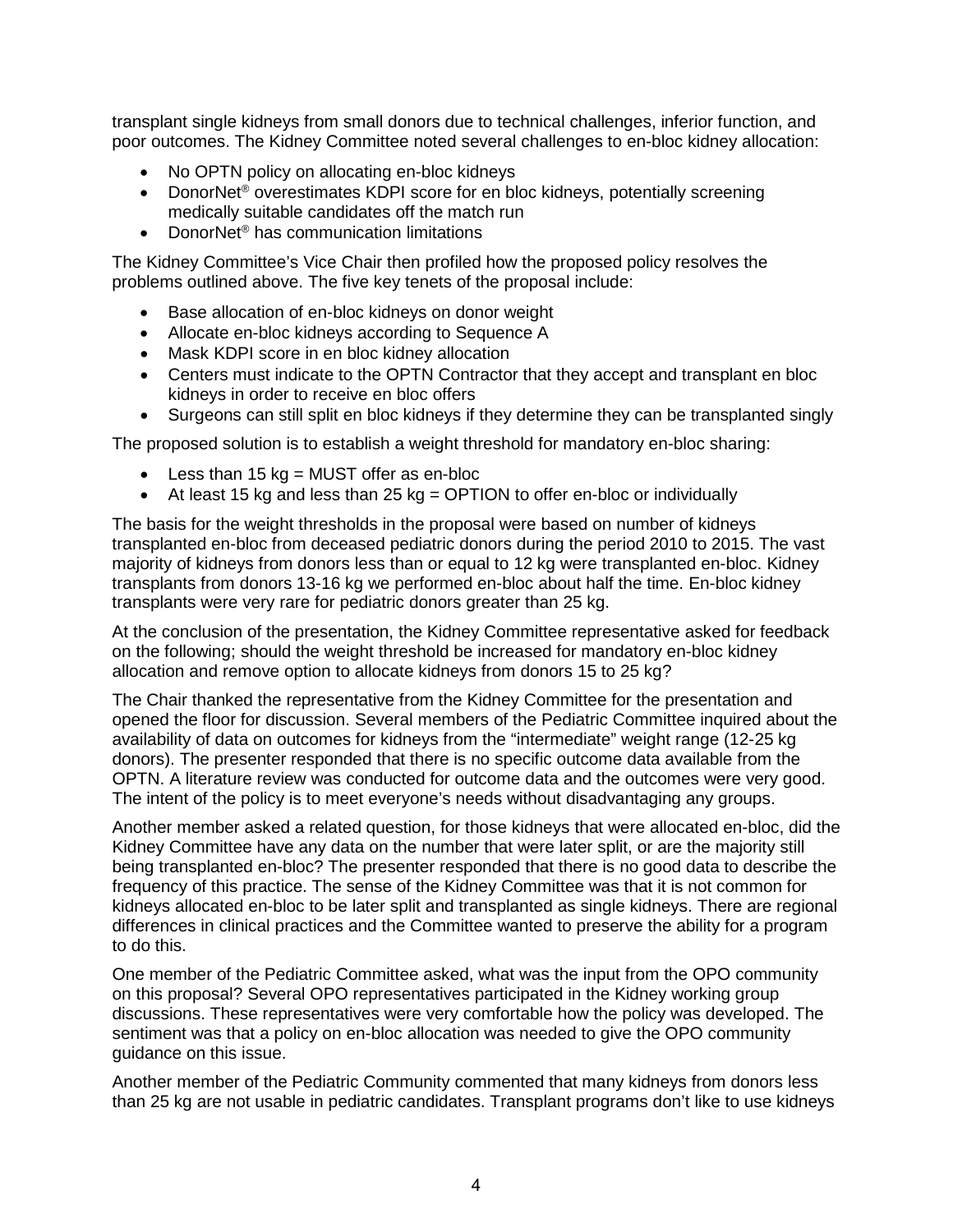with small anatomy in small recipients due to the potential for vascular complications. They asked, was there data available about discard rates based on the inability to allocate en-bloc kidneys? The representative from the Kidney Committee commented that she was not aware of good data on this topic.

The Kidney Committee representative then asked the Pediatric Committee specifically about support for modifying the weight range in the proposal:

- Increase the upper limit of mandatory weight range to 20 kg
- Removal of the "intermediate" weight range (15-25 kg) to allow OPOs the choice to allocate either as en-bloc or single kidney

Members of the Committee felt this modification was appropriate. One member felt kidneys from donors 20-25 kg are easily split into two transplantable kidneys, and including an upper limit of 25 kg was too high.

At the conclusion of the discussion, the Chair asked for a vote on the Kidney Committee's proposal with the changes to:

- Agree with the premise that donor weight drive en-bloc kidney allocation
- Increase the upper limit of mandatory weight range to 20 kg
- Removal of the "intermediate" weight range (15-25 kg) to allow OPOs the choice to allocate either as en-bloc or single kidney

The Pediatric Committee approved the proposal as amended (Yes  $-10$ , No  $-0$ , Abstain  $-0$ ).

### Next steps:

• UNOS staff will draft a response on behalf of the Committee and share with leadership. Once reviewed, the response will be posted on the OPTN website.

# **3. Request for Feedback - Remove Disincentives for Living Donation**

The Living Donor Committee is seeking pre-public comment feedback on a plan to add a companion resource to the UNOS educational brochure, "Living Donation: Information you need to know."

# Summary of discussion:

In the last several months, the Committee has discussed the idea of promoting living donation. After guidance from UNOS staff, the Committee understands that it is outside the scope of the OPTN to directly *promote* living donation. The Chair acknowledged this position and indicated that advocacy outside the OPTN is possible with other organizations. He encouraged Committee members to support these efforts if this was an area of interest.

UNOS staff shared the historical perspective it is within the scope of the OPTN (and committees) to pursue projects that remove disincentives for living donation. The OPTN/UNOS Living Donor Committee has been working on such a project and asked for pre-public comment feedback from the Pediatric Committee. The Living Donor Committee's project to *Remove Disincentives for Candidates to Consider Living Donation* is intended to:

- Summarize the potential benefits and risks of living donor transplantation as a treatment option.
- Provide a series of strategies for overcoming common barriers to pursuit of living donor transplantation, such as approaches to countering fears based on misinformation and techniques for sharing the need for an organ donor with a support network.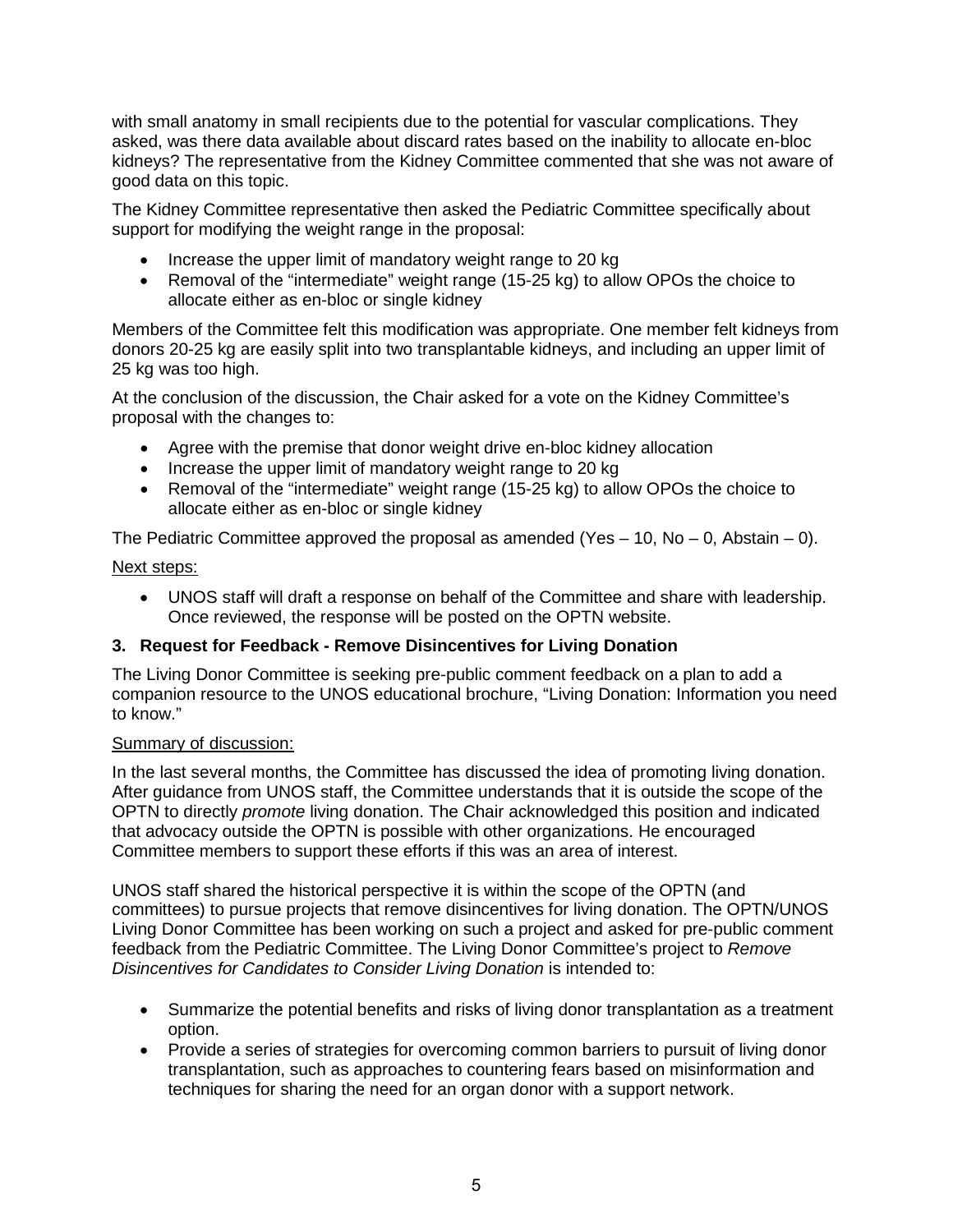Committee members were sent materials on this proposal with the meeting materials two weeks prior to the call. This included:

- Memo from the OPTN/UNOS Living Donor Committee Chair
- Draft brochure
- Feedback from other reviewers

At the conclusion of this overview, the Chair asked for volunteers to review the materials from the Living Donor Committee and provide feedback. Five Committee members agreed to serve as reviewers for this resource. UNOS staff asked that feedback be shared by the beginning of March 2017.

#### Next steps:

• Reviewers to share their feedback on the brochure *Living Donation: Information you need to know* with UNOS staff and Committee leadership by the beginning of March 2017. Thereafter, the response will be shared with the Living Donor Committee.

With no other business to discuss, the conference call was adjourned.

#### **Upcoming Meetings**

- March 15, 2017 4:00-5:00 PM Eastern (conference call)
- April 21, 2017 10:00 AM-4:00 PM Eastern (Chicago, IL)
- May 17, 2017, 4:00-5:00 PM Eastern (conference call)
- June 21, 2017 4:00-5:00 PM Eastern (conference call)